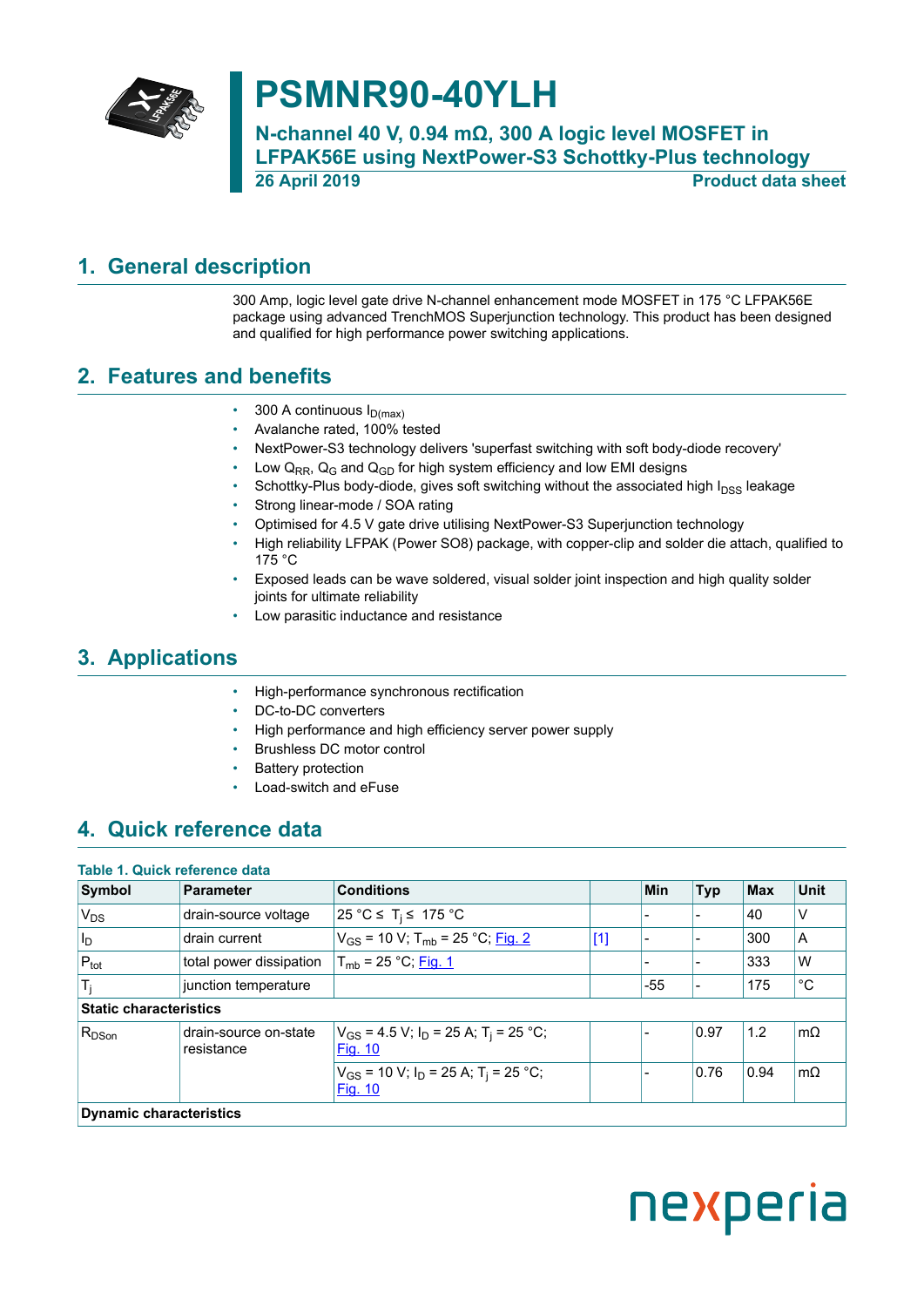<span id="page-1-0"></span>**N-channel 40 V, 0.94 mΩ, 300 A logic level MOSFET in LFPAK56E using NextPower-S3 Schottky-Plus**

|              |                   |                                                         |     |            |            | technology |
|--------------|-------------------|---------------------------------------------------------|-----|------------|------------|------------|
| Symbol       | Parameter         | <b>Conditions</b>                                       | Min | <b>Typ</b> | <b>Max</b> | Unit       |
| $Q_{GD}$     | gate-drain charge | $I_D$ = 25 A; $V_{DS}$ = 20 V; V <sub>GS</sub> = 4.5 V; |     | 12<br>ں ا  | 26         | nС         |
| $Q_{G(tot)}$ | total gate charge | Fig. 12, Fig. 13                                        |     | 54         | 76         | nС         |

[1] 300A Continuous current has been successfully demonstrated during application tests. Practically the current will be limited by PCB, thermal design and operating temperature.

# <span id="page-1-1"></span>**5. Pinning information**

| <b>Table 2. Pinning information</b> |        |                                      |                                                                            |                       |  |  |  |
|-------------------------------------|--------|--------------------------------------|----------------------------------------------------------------------------|-----------------------|--|--|--|
| Pin                                 | Symbol | <b>Description</b>                   | Simplified outline                                                         | <b>Graphic symbol</b> |  |  |  |
|                                     | S      | source                               |                                                                            |                       |  |  |  |
| 2                                   | S      | source                               |                                                                            |                       |  |  |  |
| 3                                   | S      | source                               |                                                                            |                       |  |  |  |
| 14                                  | G      | gate                                 |                                                                            | mbb076<br>S           |  |  |  |
| mb                                  | D      | mounting base; connected to<br>drain | $\mathfrak{D}$<br>3<br>$\overline{4}$<br>LFPAK56E; Power-<br>SO8 (SOT1023) |                       |  |  |  |

### <span id="page-1-2"></span>**6. Ordering information**

| <b>Table 3. Ordering information</b> |                        |                                                                                       |                |  |  |  |  |
|--------------------------------------|------------------------|---------------------------------------------------------------------------------------|----------------|--|--|--|--|
| Type number                          | Package                |                                                                                       |                |  |  |  |  |
|                                      | <b>Name</b>            | Description                                                                           | <b>Version</b> |  |  |  |  |
| PSMNR90-40YLH                        | LFPAK56E:<br>Power-SO8 | plastic, single-ended surface-mounted package (LFPAK56);<br>$ 4$ leads; 1.27 mm pitch | SOT1023        |  |  |  |  |

# <span id="page-1-3"></span>**7. Marking**

| <b>Table 4. Marking codes</b> |                     |
|-------------------------------|---------------------|
| Type number                   | <b>Marking code</b> |
| PSMNR90-40YLH                 | H90L40J             |

# <span id="page-1-4"></span>**8. Limiting values**

#### **Table 5. Limiting values**

*In accordance with the Absolute Maximum Rating System (IEC 60134).*

| Symbol                 | <b>Parameter</b>             | <b>Conditions</b>                                            |       | Min   | Max | <b>Unit</b> |
|------------------------|------------------------------|--------------------------------------------------------------|-------|-------|-----|-------------|
| $V_{DS}$               | drain-source voltage         | 25 °C ≤ T <sub>i</sub> ≤ 175 °C                              |       |       | 40  | ١V          |
| V <sub>DSM</sub>       | peak drain-source<br>voltage | $t_0$ ≤ 20 ns; f ≤ 500 kHz; $E_{DS(AL)}$ ≤ 200 nJ;<br>pulsed |       |       | 45  | V           |
| <b>V<sub>DGR</sub></b> | drain-gate voltage           | $25 °C$ ≤ T <sub>i</sub> ≤ 175 °C; R <sub>GS</sub> = 20 kΩ   |       |       | 40  | ν           |
| $V_{GS}$               | gate-source voltage          |                                                              |       | $-20$ | 20  | ١V          |
| $P_{\text{tot}}$       | total power dissipation      | $T_{mb}$ = 25 °C; Fig. 1                                     |       |       | 333 | W           |
| $ I_{\mathsf{D}}$      | drain current                | $V_{GS}$ = 10 V; T <sub>mb</sub> = 25 °C; <u>Fig. 2</u>      | $[1]$ |       | 300 | ΙA          |
|                        |                              | $V_{GS}$ = 10 V; T <sub>mb</sub> = 100 °C; Fig. 2            |       |       | 285 | ΙA          |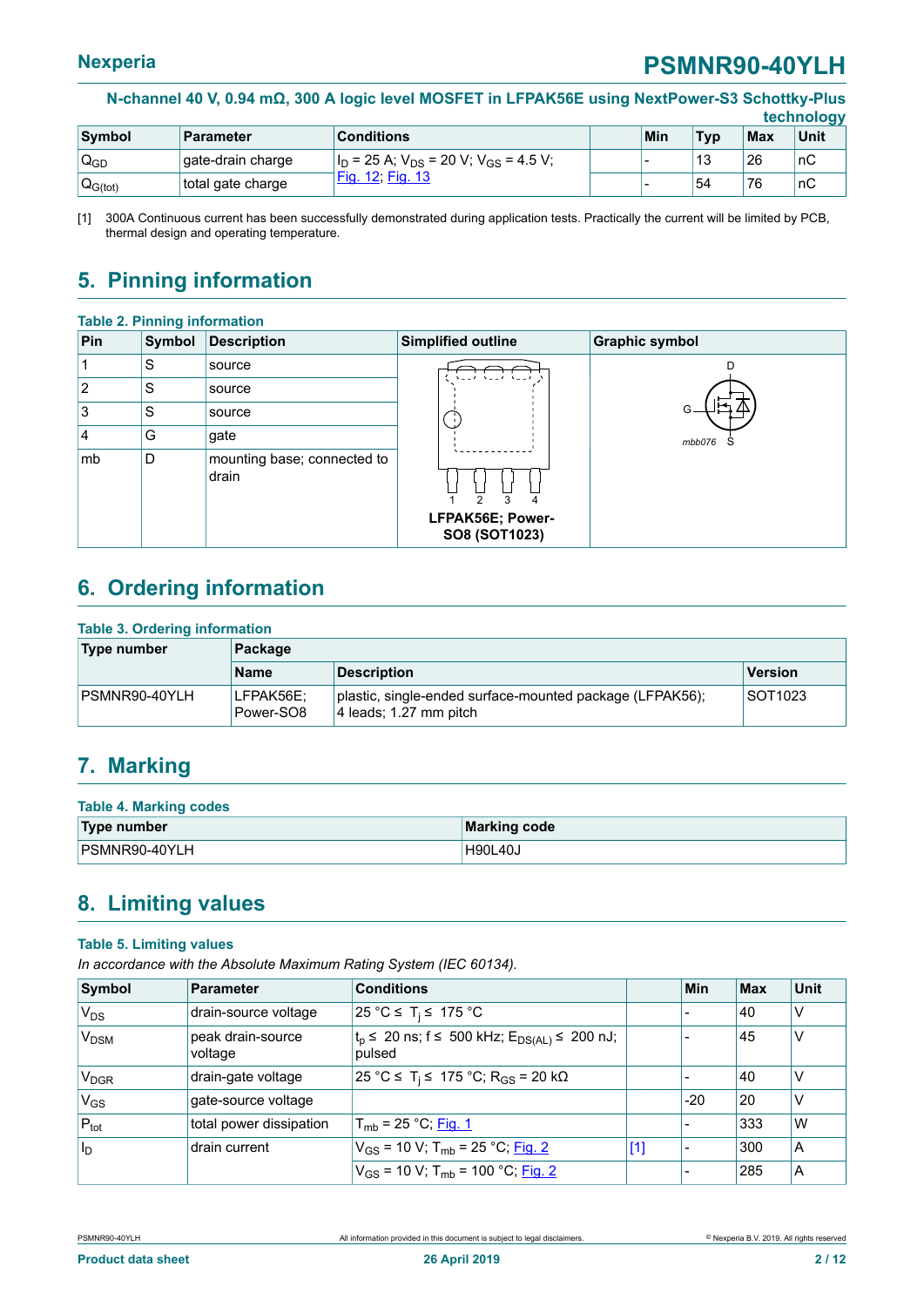### <span id="page-2-2"></span>**N-channel 40 V, 0.94 mΩ, 300 A logic level MOSFET in LFPAK56E using NextPower-S3 Schottky-Plus**

|                            |                                                  |                                                                                                                                                   |       |            |            | technology |
|----------------------------|--------------------------------------------------|---------------------------------------------------------------------------------------------------------------------------------------------------|-------|------------|------------|------------|
| <b>Symbol</b>              | <b>Parameter</b>                                 | <b>Conditions</b>                                                                                                                                 |       | <b>Min</b> | <b>Max</b> | Unit       |
| <b>I</b> <sub>DM</sub>     | peak drain current                               | pulsed; $t_p$ ≤ 10 µs; T <sub>mb</sub> = 25 °C; Fig. 3                                                                                            |       |            | 1613       | A          |
| ${\mathsf T}_{\text{stg}}$ | storage temperature                              |                                                                                                                                                   |       | -55        | 175        | °C         |
| $T_j$                      | junction temperature                             |                                                                                                                                                   |       | $-55$      | 175        | °C         |
| $T_{\text{sld(M)}}$        | peak soldering<br>temperature                    |                                                                                                                                                   |       |            | 260        | °C         |
| Source-drain diode         |                                                  |                                                                                                                                                   |       |            |            |            |
| Is                         | source current                                   | $T_{mb}$ = 25 °C                                                                                                                                  |       |            | 278        | A          |
| $I_{\text{SM}}$            | peak source current                              | pulsed; $t_p \leq 10 \mu s$ ; T <sub>mb</sub> = 25 °C                                                                                             |       |            | 1613       | A          |
| Avalanche ruggedness       |                                                  |                                                                                                                                                   |       |            |            |            |
| $E_{DS(AL)S}$              | non-repetitive drain-<br>source avalanche energy | $I_D = 83$ A; $V_{sup} \le 40$ V; R <sub>GS</sub> = 50 $\Omega$ ;<br>$V_{GS}$ = 10 V; T <sub>i(init)</sub> = 25 °C; unclamped;<br>$t_n = 0.27$ ms | [2]   |            | 577        | mJ         |
|                            |                                                  | $I_D$ = 25 A; $V_{sup}$ ≤ 40 V; R <sub>GS</sub> = 50 $\Omega$ ;<br>$V_{GS}$ = 10 V; T <sub>j(init)</sub> = 25 °C; unclamped;<br>$t_p = 4.1$ ms    | [2]   |            | 2706       | mJ         |
| <b>IAS</b>                 | non-repetitive avalanche<br>current              | $V_{\text{sup}} \le 40$ V; V <sub>GS</sub> = 10 V; T <sub>i(init)</sub> = 25 °C;<br>$R_{GS}$ = 50 $\Omega$                                        | $[2]$ |            | 190        | А          |

[1] 300A Continuous current has been successfully demonstrated during application tests. Practically the current will be limited by PCB, thermal design and operating temperature.

[2] Protected by 100% test

<span id="page-2-1"></span>



<span id="page-2-0"></span>

the current will be limited by PCB, thermal design and operating temperature.

**Fig. 2. Continuous drain current as a function of mounting base temperature**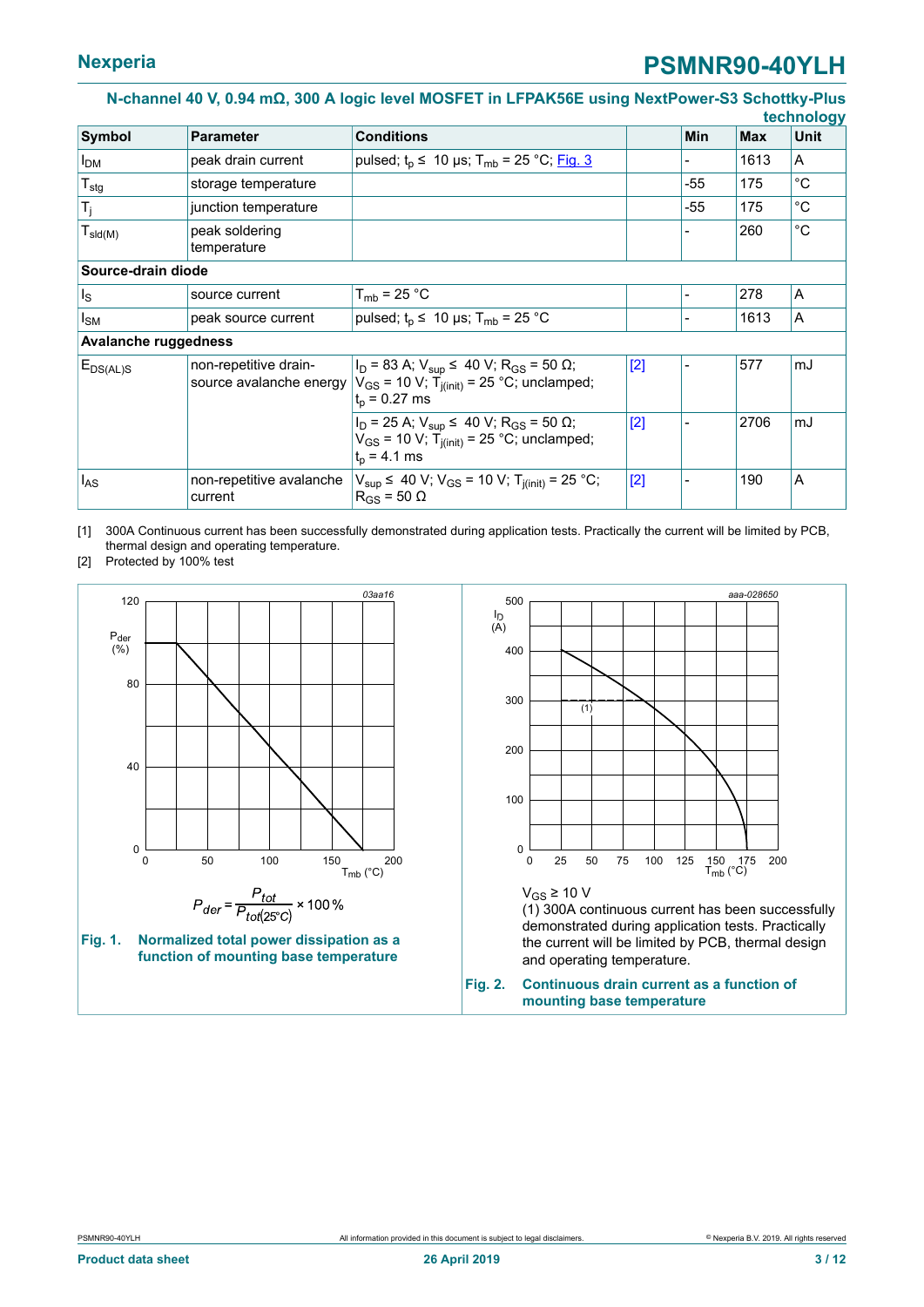**N-channel 40 V, 0.94 mΩ, 300 A logic level MOSFET in LFPAK56E using NextPower-S3 Schottky-Plus technology**

<span id="page-3-0"></span>

### <span id="page-3-2"></span>**9. Thermal characteristics**

| <b>Symbol</b>  | Parameter                                                      | <b>Conditions</b> | Min | <b>Typ</b> | $ $ Max | Unit |
|----------------|----------------------------------------------------------------|-------------------|-----|------------|---------|------|
| $R_{th(i-mb)}$ | thermal resistance from Fig. 4<br>junction to mounting<br>base |                   |     | 0.33       | 0.45    | K/W  |
| $R_{th(i-a)}$  | thermal resistance from $Eig. 5$                               |                   |     | 42         |         | K/W  |
|                | junction to ambient                                            | <b>Fig. 6</b>     |     | 85         |         | K/W  |

<span id="page-3-1"></span>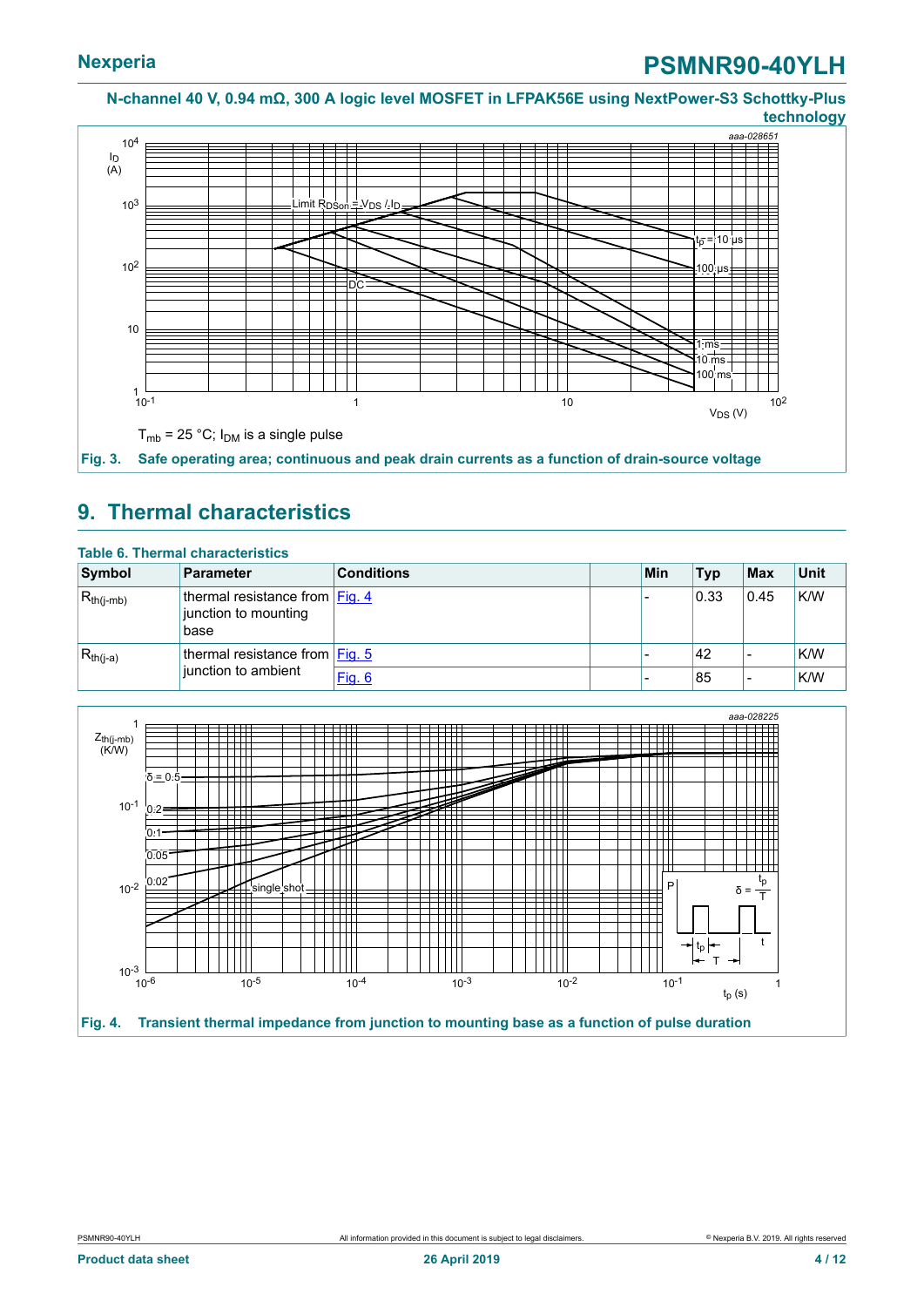**N-channel 40 V, 0.94 mΩ, 300 A logic level MOSFET in LFPAK56E using NextPower-S3 Schottky-Plus technology**

<span id="page-4-0"></span>

<span id="page-4-1"></span>

70 µm thick copper on FR4 board

**Fig. 6. PCB layout with minimum footprint for thermal resistance from junction to ambient**

# <span id="page-4-2"></span>**10. Characteristics**

| <b>Table 7. Characteristics</b> |                                                                |                                                                                   |                |                          |                |             |
|---------------------------------|----------------------------------------------------------------|-----------------------------------------------------------------------------------|----------------|--------------------------|----------------|-------------|
| Symbol                          | <b>Parameter</b>                                               | <b>Conditions</b>                                                                 | Min            | <b>Typ</b>               | <b>Max</b>     | <b>Unit</b> |
| <b>Static characteristics</b>   |                                                                |                                                                                   |                |                          |                |             |
| $V_{(BR)DSS}$                   | drain-source                                                   | $I_D$ = 250 µA; $V_{GS}$ = 0 V; T <sub>i</sub> = 25 °C                            | 40             | $\frac{1}{2}$            | -              | V           |
|                                 | breakdown voltage                                              | $I_D$ = 250 µA; $V_{GS}$ = 0 V; T <sub>i</sub> = -55 °C                           | 36             |                          |                | $\vee$      |
| $V_{GS(th)}$                    | gate-source threshold<br>voltage                               | $I_D = 1$ mA; $V_{DS} = V_{GS}$ ; T <sub>i</sub> = 25 °C                          | 1.35           | 1.7                      | 2.05           | V           |
| $\Delta V_{GS(th)} / \Delta T$  | gate-source threshold<br>voltage variation with<br>temperature | 25 °C ≤ T <sub>i</sub> ≤ 150 °C                                                   |                | $-4.9$                   |                | mV/K        |
| <b>I</b> <sub>DSS</sub>         | drain leakage current                                          | $V_{DS}$ = 32 V; V <sub>GS</sub> = 0 V; T <sub>i</sub> = 25 °C                    |                | $\overline{\phantom{0}}$ | 1              | μA          |
|                                 |                                                                | $V_{DS}$ = 32 V; V <sub>GS</sub> = 0 V; T <sub>i</sub> = 125 °C                   |                | 11                       |                | μA          |
| $I_{GSS}$                       | gate leakage current                                           | $V_{GS}$ = 16 V; $V_{DS}$ = 0 V; T <sub>i</sub> = 25 °C                           |                | $\overline{2}$           | 100            | nA          |
|                                 |                                                                | $V_{GS}$ = -16 V; V <sub>DS</sub> = 0 V; T <sub>i</sub> = 25 °C                   |                | 2                        | 100            | nA          |
| $R_{DSon}$                      | drain-source on-state<br>resistance                            | $V_{GS}$ = 10 V; I <sub>D</sub> = 25 A; T <sub>i</sub> = 25 °C;<br><b>Fig. 10</b> |                | 0.76                     | 0.94           | $m\Omega$   |
|                                 |                                                                | $V_{GS}$ = 10 V; $I_D$ = 25 A; T <sub>i</sub> = 175 °C;<br><b>Fig. 11</b>         |                |                          | $\overline{2}$ | $m\Omega$   |
|                                 |                                                                | $V_{GS}$ = 4.5 V; $I_D$ = 25 A; T <sub>i</sub> = 25 °C;<br><b>Fig. 10</b>         | $\overline{a}$ | 0.97                     | 1.2            | $m\Omega$   |
|                                 |                                                                | $V_{GS}$ = 4.5 V; $I_D$ = 25 A; T <sub>i</sub> = 175 °C;<br>Fig. 11               |                |                          | 2.6            | $m\Omega$   |
| $R_G$                           | gate resistance                                                | f = 1 MHz; $T_i$ = 25 °C                                                          | 0.4            | $\mathbf{1}$             | 2.6            | Ω           |
| <b>Dynamic characteristics</b>  |                                                                |                                                                                   |                |                          |                |             |
| $Q_{G(tot)}$                    | total gate charge                                              | $I_D$ = 25 A; $V_{DS}$ = 20 V; $V_{GS}$ = 4.5 V;<br>Fig. 12; Fig. 13              |                | 54                       | 76             | nC          |
|                                 |                                                                | $I_D$ = 25 A; $V_{DS}$ = 20 V; $V_{GS}$ = 10 V;<br>Fig. 12; Fig. 13               |                | 120                      | 168            | nC          |
|                                 |                                                                | $I_D = 0$ A; $V_{DS} = 0$ V; $V_{GS} = 10$ V                                      | $\overline{a}$ | 63                       | $\overline{a}$ | nC          |
| $Q_{GS}$                        | gate-source charge                                             | $I_D$ = 25 A; $V_{DS}$ = 20 V; $V_{GS}$ = 4.5 V;                                  |                | 20                       | 30             | nC          |
| $Q_{GS(th)}$                    | pre-threshold gate-<br>source charge                           | Fig. 12; Fig. 13                                                                  |                | 12                       | 18             | nC          |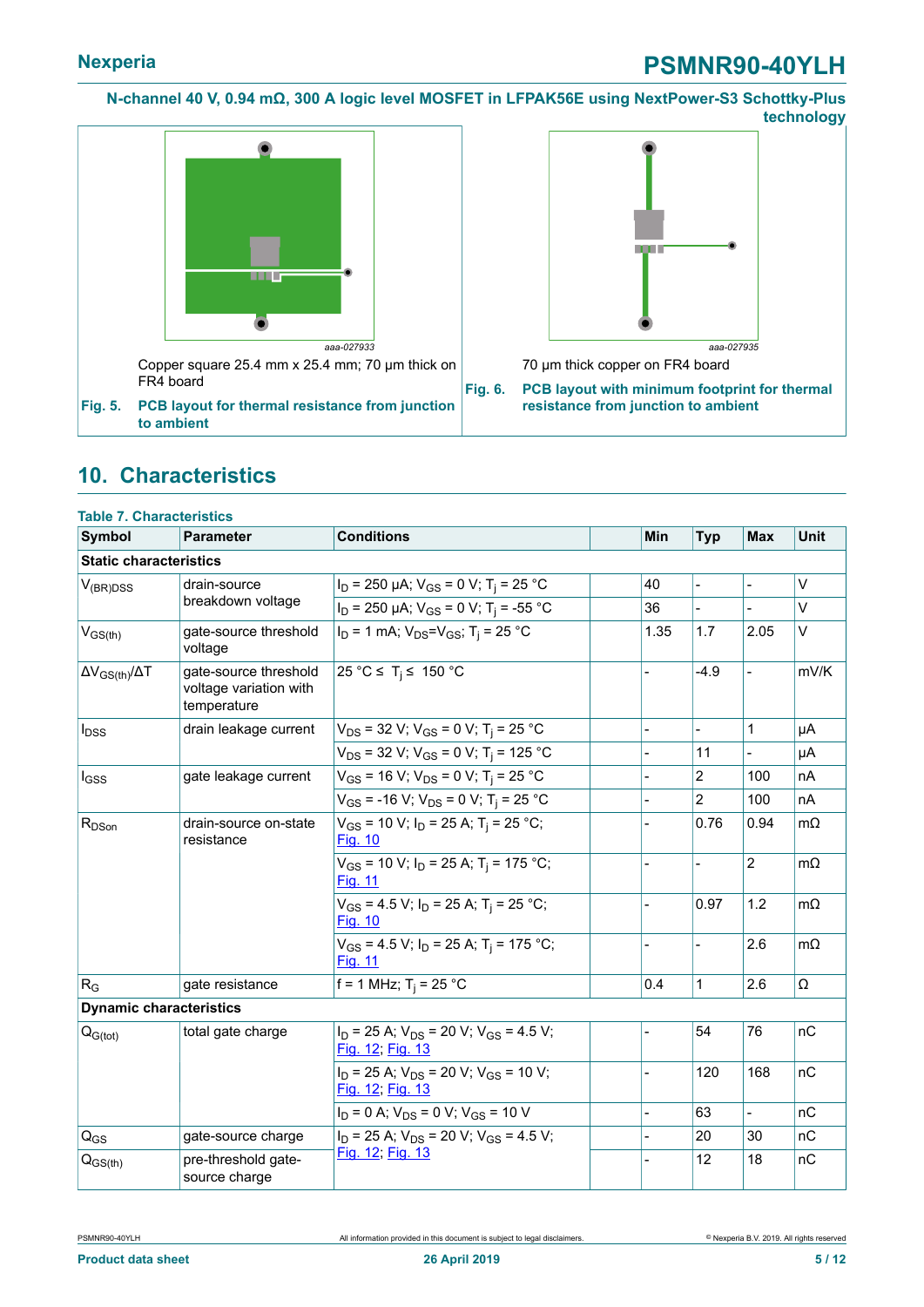<span id="page-5-0"></span>**N-channel 40 V, 0.94 mΩ, 300 A logic level MOSFET in LFPAK56E using NextPower-S3 Schottky-Plus technology**

| <b>Symbol</b>             | <b>Parameter</b>                      | <b>Conditions</b>                                                         |       | Min                      | <b>Typ</b> | <b>Max</b>     | technology<br><b>Unit</b> |
|---------------------------|---------------------------------------|---------------------------------------------------------------------------|-------|--------------------------|------------|----------------|---------------------------|
| $Q_{GS(th-pl)}$           | post-threshold gate-<br>source charge |                                                                           |       |                          | 8          | 12             | nC                        |
| Q <sub>GD</sub>           | gate-drain charge                     |                                                                           |       |                          | 13         | 26             | nC                        |
| $V_{GS(pl)}$              | gate-source plateau<br>voltage        | $I_D$ = 25 A; $V_{DS}$ = 20 V; Fig. 12; Fig. 13                           |       |                          | 2.7        |                | $\vee$                    |
| $C_{\text{iss}}$          | input capacitance                     | $V_{DS}$ = 20 V; V <sub>GS</sub> = 0 V; f = 1 MHz;                        |       | $\overline{a}$           | 9052       | 12673          | pF                        |
| $C_{\rm oss}$             | output capacitance                    | T <sub>i</sub> = 25 °C; Fig. 14                                           |       |                          | 1702       | 2383           | pF                        |
| $C_{rss}$                 | reverse transfer<br>capacitance       |                                                                           |       |                          | 347        | 764            | pF                        |
| $t_{d(on)}$               | turn-on delay time                    | $V_{DS}$ = 20 V; R <sub>1</sub> = 0.8 $\Omega$ ; V <sub>GS</sub> = 4.5 V; |       |                          | 45         |                | ns                        |
| $\mathsf{t}_{\mathsf{r}}$ | rise time                             | $R_{G(ext)} = 5 \Omega$                                                   |       |                          | 46         |                | ns                        |
| $t_{d(\text{off})}$       | turn-off delay time                   |                                                                           |       | $\overline{\phantom{a}}$ | 59         | $\overline{a}$ | ns                        |
| $t_{\rm f}$               | fall time                             |                                                                           |       |                          | 33         |                | ns                        |
| $Q_{\text{oss}}$          | output charge                         | $V_{GS}$ = 0 V; $V_{DS}$ = 20 V; f = 1 MHz;<br>$T_i = 25 °C$              |       |                          | 57         |                | nC                        |
| Source-drain diode        |                                       |                                                                           |       |                          |            |                |                           |
| $V_{SD}$                  | source-drain voltage                  | $I_S$ = 25 A; $V_{GS}$ = 0 V; T <sub>i</sub> = 25 °C; Fig. 15             |       | $\overline{a}$           | 0.76       | 1.2            | $\vee$                    |
| $t_{rr}$                  | reverse recovery time                 | $I_S = 25$ A; dl <sub>S</sub> /dt = -100 A/µs; V <sub>GS</sub> = 0 V;     |       | $\overline{\phantom{0}}$ | 45         | $\overline{a}$ | ns                        |
| $Q_r$                     | recovered charge                      | $V_{DS}$ = 20 V; Fig. 16                                                  | $[1]$ |                          | 53         | $\overline{a}$ | nC                        |
| $t_{a}$                   | reverse recovery rise<br>time         |                                                                           |       |                          | 25         |                | ns                        |
| $ t_{b}$                  | reverse recovery fall<br>time         |                                                                           |       |                          | 19         |                | ns                        |

#### [1] includes capacitive recovery

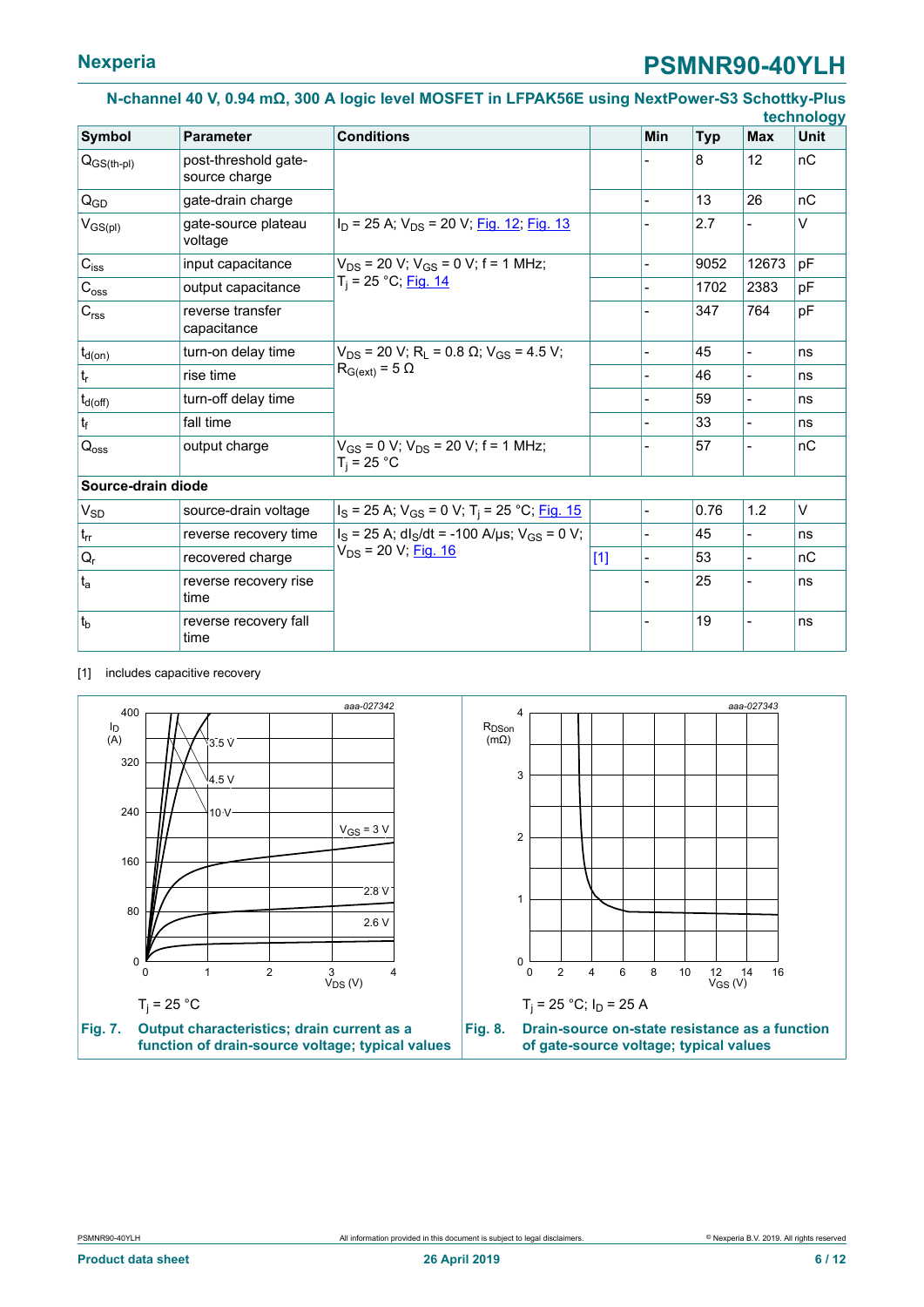<span id="page-6-1"></span><span id="page-6-0"></span>**N-channel 40 V, 0.94 mΩ, 300 A logic level MOSFET in LFPAK56E using NextPower-S3 Schottky-Plus technology**

<span id="page-6-2"></span>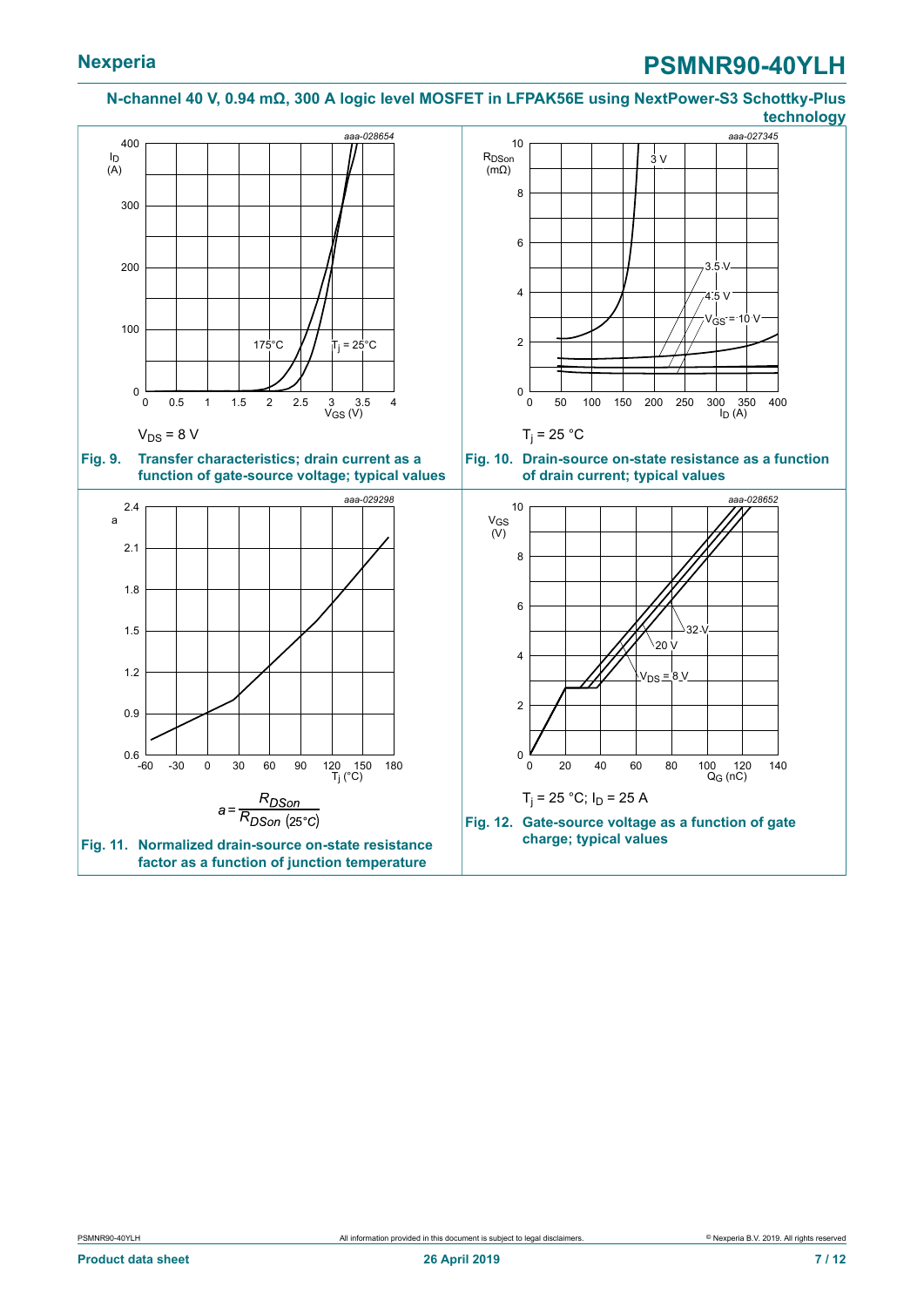#### <span id="page-7-1"></span>**N-channel 40 V, 0.94 mΩ, 300 A logic level MOSFET in LFPAK56E using NextPower-S3 Schottky-Plus technology**

<span id="page-7-3"></span><span id="page-7-2"></span><span id="page-7-0"></span>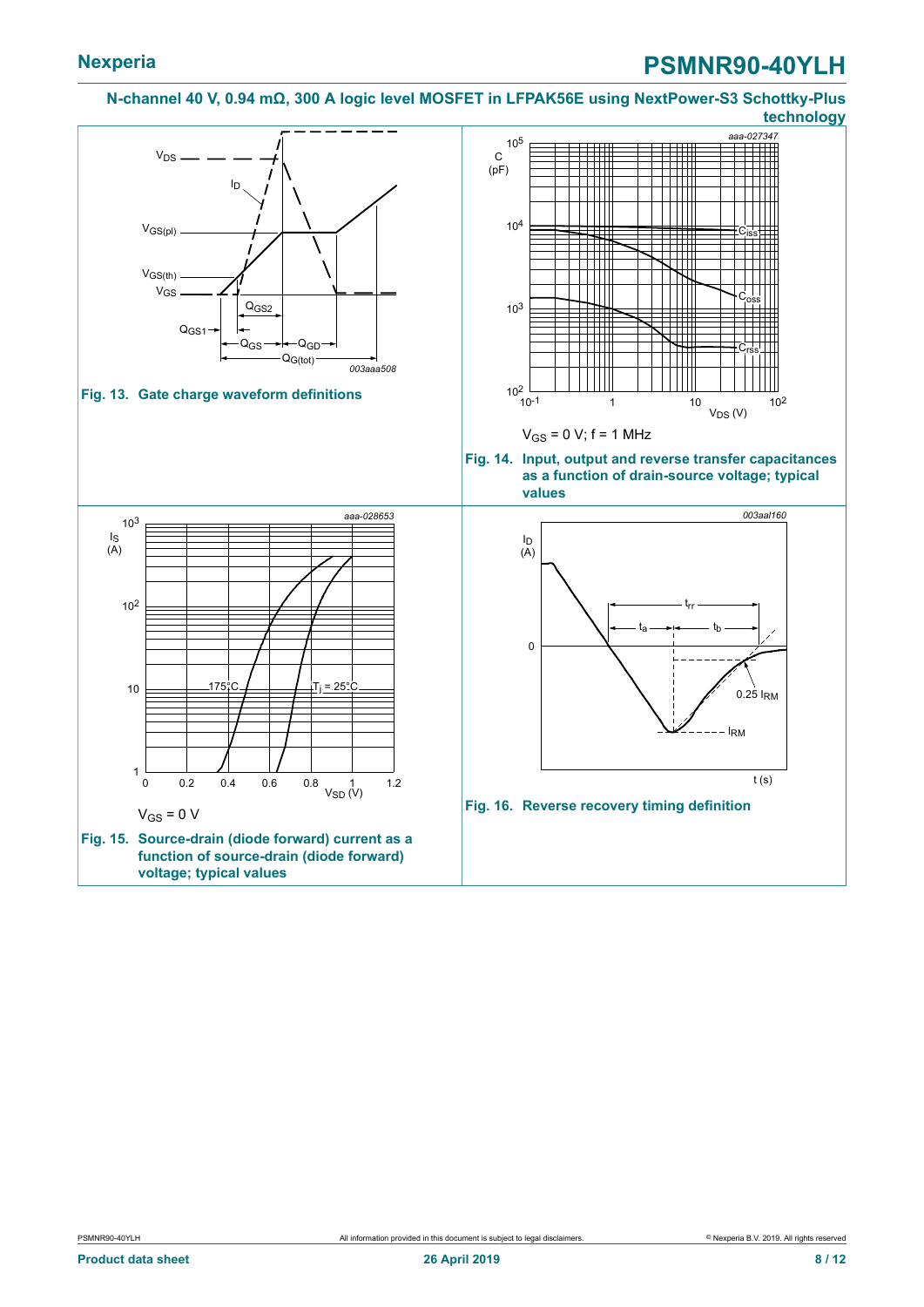**N-channel 40 V, 0.94 mΩ, 300 A logic level MOSFET in LFPAK56E using NextPower-S3 Schottky-Plus technology**

### <span id="page-8-0"></span>**11. Package outline**

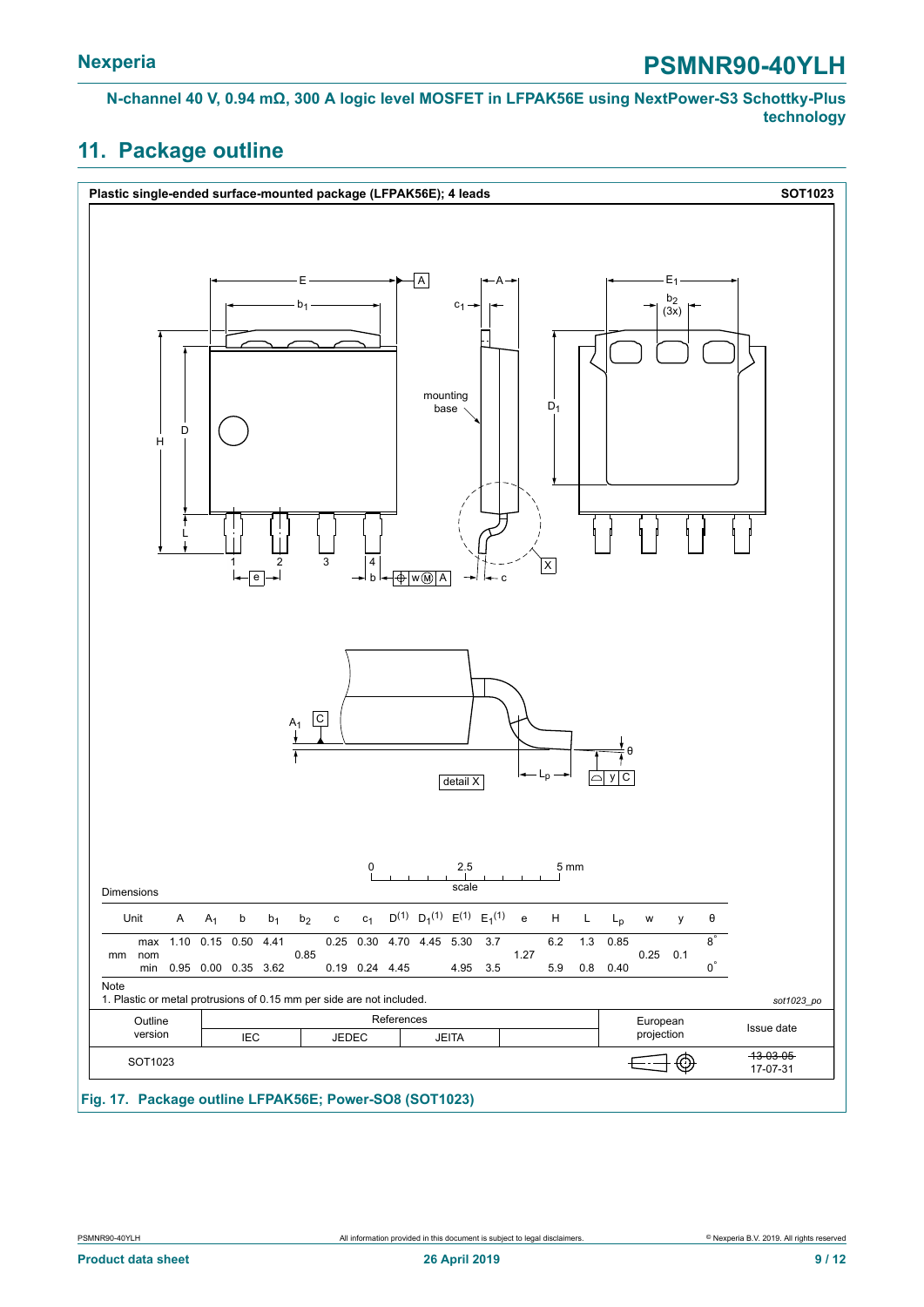**N-channel 40 V, 0.94 mΩ, 300 A logic level MOSFET in LFPAK56E using NextPower-S3 Schottky-Plus technology**

# <span id="page-9-0"></span>**12. Soldering**

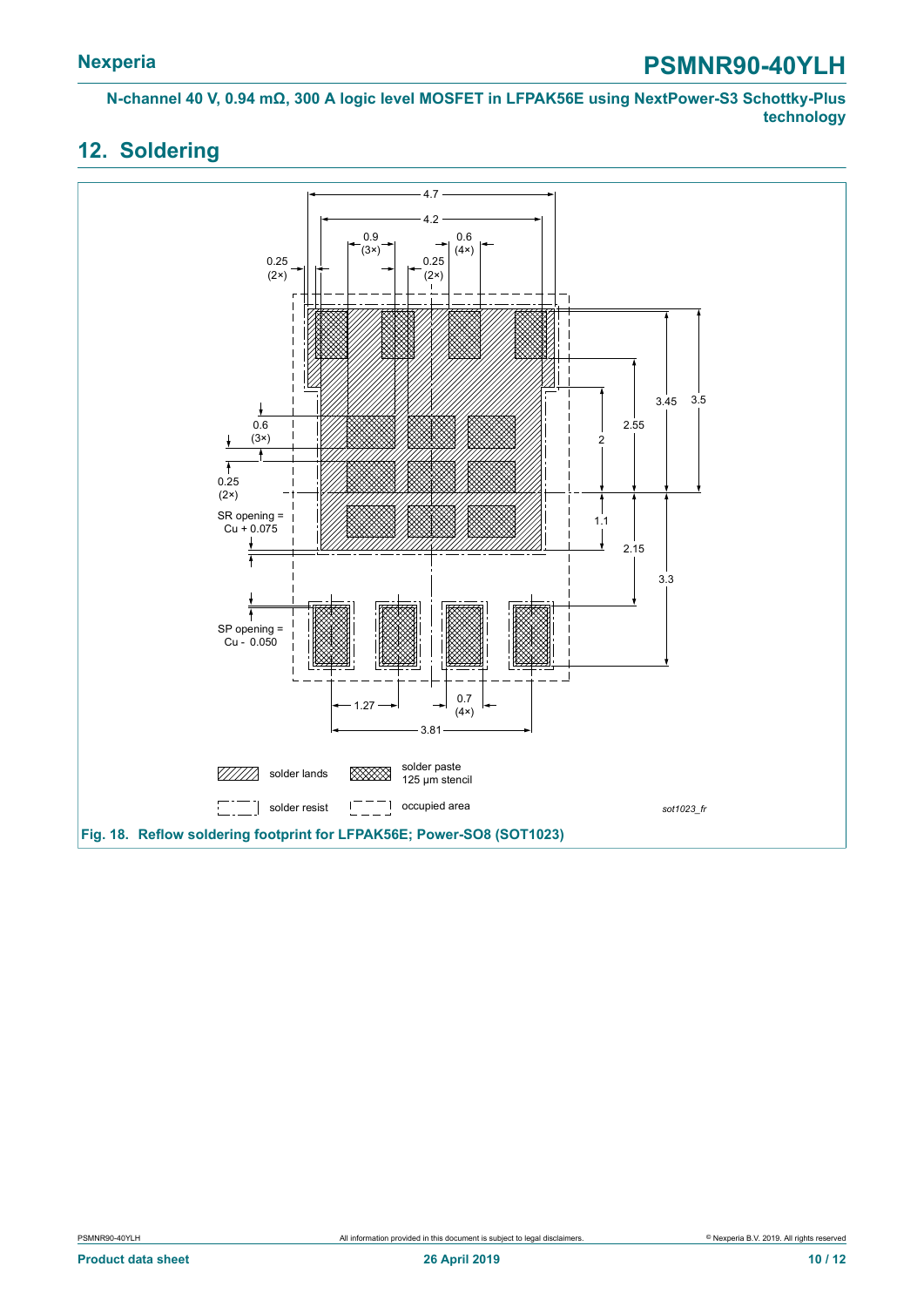#### **N-channel 40 V, 0.94 mΩ, 300 A logic level MOSFET in LFPAK56E using NextPower-S3 Schottky-Plus technology**

# <span id="page-10-0"></span>**13. Legal information**

#### **Data sheet status**

| <b>Document status</b><br>$[1]$ [2] | <b>Product</b><br>status [3] | <b>Definition</b>                                                                           |
|-------------------------------------|------------------------------|---------------------------------------------------------------------------------------------|
| Objective [short]<br>data sheet     | Development                  | This document contains data from<br>the objective specification for<br>product development. |
| Preliminary [short]<br>data sheet   | Qualification                | This document contains data from<br>the preliminary specification.                          |
| Product [short]<br>data sheet       | Production                   | This document contains the product<br>specification.                                        |

[1] Please consult the most recently issued document before initiating or completing a design.

The term 'short data sheet' is explained in section "Definitions"

[3] The product status of device(s) described in this document may have changed since this document was published and may differ in case of multiple devices. The latest product status information is available on the internet at [https://www.nexperia.com.](https://www.nexperia.com)

#### **Definitions**

**Draft** — The document is a draft version only. The content is still under internal review and subject to formal approval, which may result in modifications or additions. Nexperia does not give any representations or warranties as to the accuracy or completeness of information included herein and shall have no liability for the consequences of use of such information.

**Short data sheet** — A short data sheet is an extract from a full data sheet with the same product type number(s) and title. A short data sheet is intended for quick reference only and should not be relied upon to contain detailed and full information. For detailed and full information see the relevant full data sheet, which is available on request via the local Nexperia sales office. In case of any inconsistency or conflict with the short data sheet, the full data sheet shall prevail.

**Product specification** — The information and data provided in a Product data sheet shall define the specification of the product as agreed between Nexperia and its customer, unless Nexperia and customer have explicitly agreed otherwise in writing. In no event however, shall an agreement be valid in which the Nexperia product is deemed to offer functions and qualities beyond those described in the Product data sheet.

#### **Disclaimers**

**Limited warranty and liability** — Information in this document is believed to be accurate and reliable. However, Nexperia does not give any representations or warranties, expressed or implied, as to the accuracy or completeness of such information and shall have no liability for the consequences of use of such information. Nexperia takes no responsibility for the content in this document if provided by an information source outside of Nexperia.

In no event shall Nexperia be liable for any indirect, incidental, punitive, special or consequential damages (including - without limitation - lost profits, lost savings, business interruption, costs related to the removal or replacement of any products or rework charges) whether or not such damages are based on tort (including negligence), warranty, breach of contract or any other legal theory.

Notwithstanding any damages that customer might incur for any reason whatsoever, Nexperia's aggregate and cumulative liability towards customer for the products described herein shall be limited in accordance with the Terms and conditions of commercial sale of Nexperia.

**Right to make changes** — Nexperia reserves the right to make changes to information published in this document, including without limitation specifications and product descriptions, at any time and without notice. This document supersedes and replaces all information supplied prior to the publication hereof

**Suitability for use** — Nexperia products are not designed, authorized or warranted to be suitable for use in life support, life-critical or safety-critical systems or equipment, nor in applications where failure or malfunction of an Nexperia product can reasonably be expected to result in personal

injury, death or severe property or environmental damage. Nexperia and its suppliers accept no liability for inclusion and/or use of Nexperia products in such equipment or applications and therefore such inclusion and/or use is at the customer's own risk.

**Quick reference data** — The Quick reference data is an extract of the product data given in the Limiting values and Characteristics sections of this document, and as such is not complete, exhaustive or legally binding.

**Applications** — Applications that are described herein for any of these products are for illustrative purposes only. Nexperia makes no representation or warranty that such applications will be suitable for the specified use without further testing or modification.

Customers are responsible for the design and operation of their applications and products using Nexperia products, and Nexperia accepts no liability for any assistance with applications or customer product design. It is customer's sole responsibility to determine whether the Nexperia product is suitable and fit for the customer's applications and products planned, as well as for the planned application and use of customer's third party customer(s). Customers should provide appropriate design and operating safeguards to minimize the risks associated with their applications and products.

Nexperia does not accept any liability related to any default, damage, costs or problem which is based on any weakness or default in the customer's applications or products, or the application or use by customer's third party customer(s). Customer is responsible for doing all necessary testing for the customer's applications and products using Nexperia products in order to avoid a default of the applications and the products or of the application or use by customer's third party customer(s). Nexperia does not accept any liability in this respect.

**Limiting values** — Stress above one or more limiting values (as defined in the Absolute Maximum Ratings System of IEC 60134) will cause permanent damage to the device. Limiting values are stress ratings only and (proper) operation of the device at these or any other conditions above those given in the Recommended operating conditions section (if present) or the Characteristics sections of this document is not warranted. Constant or repeated exposure to limiting values will permanently and irreversibly affect the quality and reliability of the device.

**Terms and conditions of commercial sale** — Nexperia products are sold subject to the general terms and conditions of commercial sale, as published at [http://www.nexperia.com/profile/terms,](http://www.nexperia.com/profile/terms) unless otherwise agreed in a valid written individual agreement. In case an individual agreement is concluded only the terms and conditions of the respective agreement shall apply. Nexperia hereby expressly objects to applying the customer's general terms and conditions with regard to the purchase of Nexperia products by customer.

**No offer to sell or license** — Nothing in this document may be interpreted or construed as an offer to sell products that is open for acceptance or the grant, conveyance or implication of any license under any copyrights, patents or other industrial or intellectual property rights.

**Export control** — This document as well as the item(s) described herein may be subject to export control regulations. Export might require a prior authorization from competent authorities.

**Non-automotive qualified products** — Unless this data sheet expressly states that this specific Nexperia product is automotive qualified, the product is not suitable for automotive use. It is neither qualified nor tested in accordance with automotive testing or application requirements. Nexperia accepts no liability for inclusion and/or use of non-automotive qualified products in automotive equipment or applications.

In the event that customer uses the product for design-in and use in automotive applications to automotive specifications and standards, customer (a) shall use the product without Nexperia's warranty of the product for such automotive applications, use and specifications, and (b) whenever customer uses the product for automotive applications beyond Nexperia's specifications such use shall be solely at customer's own risk, and (c) customer fully indemnifies Nexperia for any liability, damages or failed product claims resulting from customer design and use of the product for automotive applications beyond Nexperia's standard warranty and Nexperia's product specifications.

**Translations** — A non-English (translated) version of a document is for reference only. The English version shall prevail in case of any discrepancy between the translated and English versions.

#### **Trademarks**

Notice: All referenced brands, product names, service names and trademarks are the property of their respective owners.